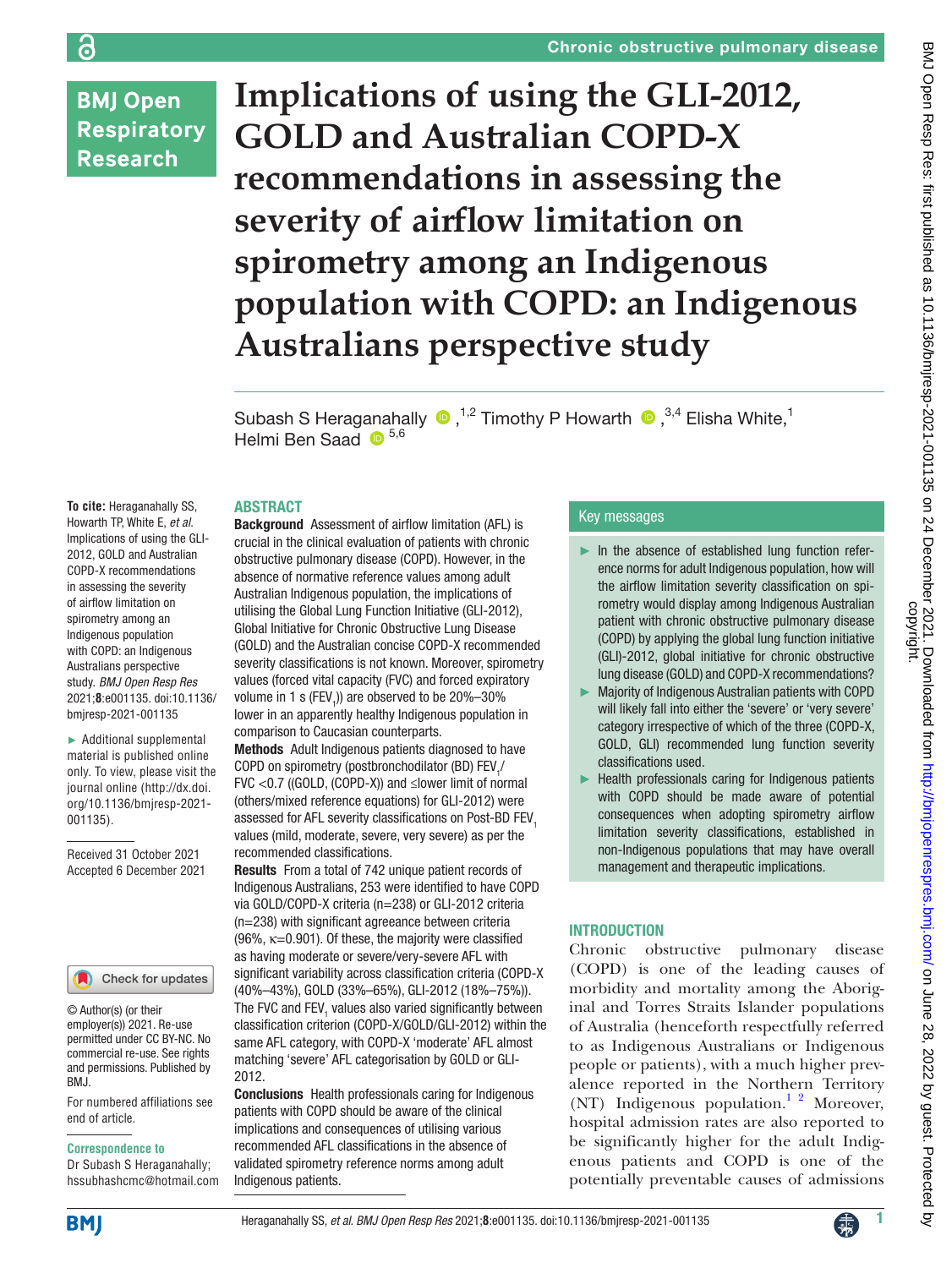in this population. $3<sup>4</sup>$  Emerging evidence in the literature suggests that Indigenous Australians not only have a higher prevalence of COPD, but also tend to exhibit other concurrent pulmonary conditions, in particular the presence of bronchiectasis, $5-11$  along with significantly lower lung function parameters (LFPs) in comparison to their non-Indigenous counterparts. $12-14$ 

In the clinical assessment of patients presenting with symptoms of COPD, the lung function tests/spirometry play an integral role in the diagnosis, assessment of severity of airflow limitation (AFL) and in guiding therapeutic interventions.[15–17](#page-9-4) However, lung function norms are yet to be established for the adult Indigenous population. The limited available evidence in the literature suggests that Indigenous Australians may have up to 20%–30%lower values for forced vital capacity (FVC) and forced expiratory volume in 1 s ( $\text{FEV}_1$ ) in comparison to Australian Caucasians.<sup>12 13 18 19</sup> Furthermore, although the Global Lung Function Initiative (GLI-2012) spirometric reference norms $^{20}$  are shown to fit various ethnic groups including the general adult Australian popula- $\text{tion},^{21}$  $\text{tion},^{21}$  $\text{tion},^{21}$  due to lack of Indigenous Australians representation in the GLI-2012 contemporary adult Australian data, it is unclear if the GLI-2012 data fit the adult Indigenous Australian population. Recently, smaller studies have demonstrated that the GLI-2012 norms may not be appropriate for the Australian Indigenous adults regardless of which ethnicity option is selected, including 'others/mixed'[.13 22](#page-9-7) Yet, the current recommendations are to use GLI-2012 'others/mixed' equations among the adult Indigenous Australians, Torres Strait Islanders, New Zealand Māori and Pacific Island populations.<sup>[23](#page-9-8)</sup>

Several well-established recommendations, including the global strategy for the diagnosis, management, and prevention of COPD (global initiative for chronic obstructive lung disease (GOLD)), have been developed for the purpose of classifying the severity of AFL among patients with COPD (GOLD 1 to 4) by spirometry in the overall holistic management.<sup>[24](#page-9-9)</sup> In the Australian context, the concise tool for COPD-X is the recommended/advocated tool that is widely adopted in assessing the severity of AFL by spirometry in order to facilitate in the stepwise management of patients with COPD.<sup>25 26</sup> The COPD-X guidelines have also been endorsed by the Royal Australian College of General Practitioners for use at the primary healthcare level.<sup>25-27</sup>

Nevertheless, the implications of utilising these recommended spirometry parameters in assessing/classifying the severity of AFL among Indigenous Australians have not been investigated. Moreover, the spirometry cut-off values to assess the severity of AFL differ between the two recommendations (ie, 'GOLD' vs 'COPD-X'). Therefore, the adoption of either of these tools in assessing the severity of AFL among Indigenous patients with COPD may have differing implications due to the following three reasons. First, Indigenous Australian adults appear to have up to  $20\% - 30\%$  lower values for  $\text{FEV}_1$  in comparison to Australian Caucasians.<sup>12 13</sup> Second, there are no

well-established spirometry norms for the adult Indigenous population, and thus reference is made against the Caucasian population.[23 28](#page-9-8) Finally, there is a higher prevalence of COPD and COPD/Bronchiectasis among Indigenous Australians.<sup>10 11</sup> Taking into consideration these aforementioned factors, it is inevitable that the severity of COPD, in terms of AFL, will be either under or overestimated, or potentially lead to misclassification of COPD stages, which in turn may have significant implications on the short and long term management of COPD among Indigenous patients.

Hence, it may be important to evaluate the relevance/ implications of applying the GLI-2012, GOLD and COPD-X recommendations to an Indigenous Australian population and assess how the spirometry parameters (namely  $\text{FEV}_1$  and  $\text{FEV}_1/\text{FVC}$ ) may display among patients with a clinical diagnosis of COPD. Therefore, this study endeavours to investigate the relevance and implications of AFL severity classifications in an Australian Indigenous population diagnosed to have COPD in the Top End Health Service (TEHS) region of the NT of Australia.

## POPULATION AND METHODS Setting and ethics

This study was conducted at the Respiratory and Sleep service based at the Royal Darwin hospital/Darwin respiratory and sleep health/Darwin private hospital in the TEHS region of the NT of Australia. In the NT, approximately 30% of the population self-identify as Indigenous Australian, the highest proportion compared with all other Australian states and territories.<sup>29</sup>

The study participants included in this study are inclusive of the data sets of participants from our previous reports assessing factors influencing and implications of chest radiological findings and LFPs in the adult Indigenous Australians residing in the Top End NT of Australia.[13 14 30 31](#page-9-7) This study was conducted and reported according to strengthening reporting of health research involving Indigenous people.<sup>3</sup>

#### Patient and public involvement

As the study was retrospective in nature, patients' participation or individual consent from the study participants was not required. In the public involvement perspective, local institute Indigenous Australian representatives were consulted in reviewing and approving this manuscript for its design, conduct, reporting, dissemination of our research work, in particular, the appropriateness and respect in relation to the Indigenous context represented in this study.

#### Study participants and inclusion criteria

The study participants included were Indigenous Australian patients residing in the TEHS region of the NT of Australia who had undergone spirometry testing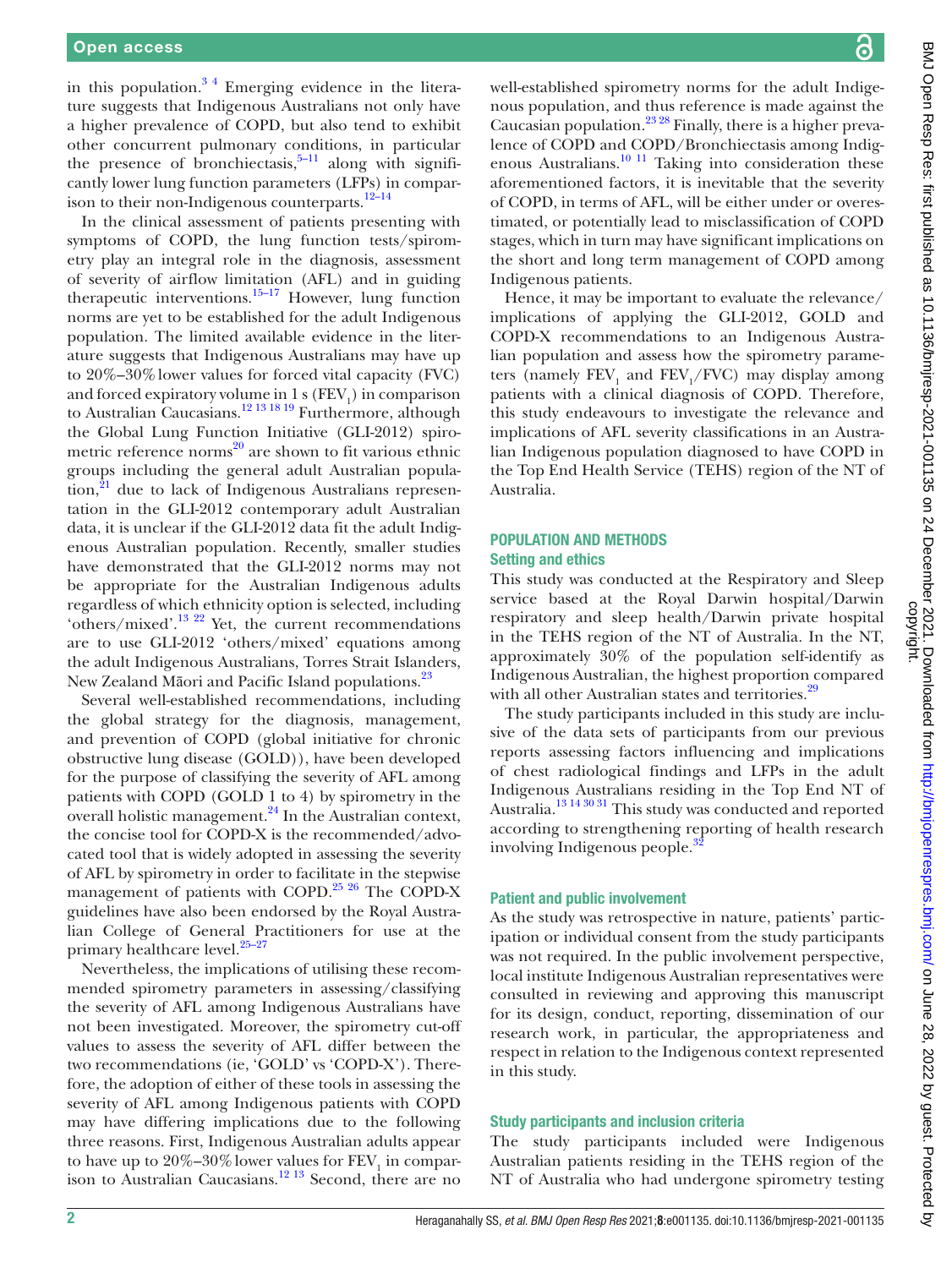between 2012 and 2020. Patients were referred for spirometry by primary health practitioners, respiratory specialist and other specialist physicians as a part of routine clinical care. A total of 1350 lung function tests were recorded by Indigenous patients during the study period, of which 965 met test acceptability criteria. This assessment only used the earliest recorded and acceptable for session quality lung function test of Indigenous patients, resulting in a total 742 tests available for analysis.

## Lung function testing

All spirometry testing were performed according to the American thoracic and the European respiratory societies guidelines/recommendations, including calibration of equipment and quality assurance. $33$  The tests were performed via a portable single-breath diffusing capacity device 'EasyOne Pro, ndd Medical Technologies'.<sup>34</sup> All volume-time and flow-volume graphs were individually assessed for acceptability for session quality. Only spirometric tests that were graded as acceptable for session quality were included in this study. More details are available from previous reports from our centre.<sup>13 35</sup>

When appropriate, all patients undergoing elective spirometry testing were instructed to refrain from smoking for at least 2–4hours prior to spirometry testing and to avoid using airway directed inhaled pharmacotherapy during the preceding 6–12hours of spirometry testing, and among patients taking some forms of longer acting inhaled pharmacotherapy to avoid for 24 hours prior to testing. According to the GOLD criteria used in earlier burden of obstructive lung disease studies, bronchodilator (BD) responsiveness for spirometry parameters were assessed 15–20min after inhalation of 400µg of salbutamol via a spacer. The presence of a clinically significant BD responsiveness was determined if there was a post-BD increase in  $\text{FEV}_1$  of  $\geq$ 12% and $\geq$ 200 mL from the pre-BD  $\text{FEV}_1$ .<sup>[18 24](#page-9-16)</sup> For the purpose of this study, only post-BD percent predicted values for  $\mathrm{FEV}_1$  and  $\mathrm{FEV}_1/\mathrm{FVC}$ 

ratio values were reported. In our centre, faced with the lack of specific spirometric norms for the adult Australian Indigenous population, the predicted values were calculated using the third National health and nutrition examination survey (NHANES) Caucasian reference sets ('other ethnicity').<sup>36</sup> For comparison with GLI-2012, the dataset was run through the GLI-2012 dataset conversion app using 'others/mixed' reference ethnicity, with resultant lower limits of normal (LLN) and z-scores used throughout this study. If the study participants were identified to have undergone multiple LFTs during the study period, the earliest and acceptable test for session quality was utilised for analysis.

## COPD diagnosis

To ascertain the presence of COPD, post-BD  $FEV_1/FVC$ <0.7 was used for GOLD<sup>[24](#page-9-9)</sup> and COPD-X,<sup>25 26</sup> and ≤LLN was used for GLI-2012.<sup>20</sup>

## COPD AFL severity assessment criteria

[Table](#page-2-0) 1 illustrates the COPD severity criteria's according to three international recommendations. In brief, for GLI-2012 four grading AFL severity (based on post-BD  $FEV<sub>1</sub>$  z-scores) were used.<sup>37</sup> <sup>38</sup> For GOLD, four grading AFL severity (based on percentage predicted post-BD  $\text{FEV}_1$  values) were used.<sup>2438</sup> For COPD-X, three grading AFL severity (based on the percentage predicted post-BD  $\text{FEV}_1$  values) were used.<sup>25</sup> 26 Both GOLD and COPD-X used the NHANES Caucasian reference set for 'other ethnicity' in line with standard practice.<sup>[36](#page-9-17)</sup>

#### Clinical data collection

As per standard protocol, patients' age (on the date of testing), sex, height, weight and body mass index (BMI, kg/m2 ) were recorded. Smoking history, indication for spirometry and the patients' electronic medical records were reviewed to document the clinical diagnosis of

<span id="page-2-0"></span>

| COPD airflow limitation severity criteria's according to three recommendations<br>Table 1 |                            |                             |                       |  |
|-------------------------------------------------------------------------------------------|----------------------------|-----------------------------|-----------------------|--|
| <b>Recommended tools</b>                                                                  | <b>Severity categories</b> | Post-BD FEV,/FVC (absolute) | Post-BD FEV           |  |
| GOLD <sup>22</sup>                                                                        | <b>Mild</b>                | < 0.7                       | $\geq 80\%$           |  |
|                                                                                           | Moderate                   | < 0.7                       | 50%-79%               |  |
|                                                                                           | Severe                     | < 0.7                       | 30%-79%               |  |
|                                                                                           | Very severe                | < 0.7                       | $<$ 30%               |  |
| COPD- $X^{23,24}$                                                                         | Mild                       | < 0.7                       | 60%-79%               |  |
|                                                                                           | Moderate                   | < 0.7                       | 40%-59%               |  |
|                                                                                           | Severe                     | < 0.7                       | $<$ 40%               |  |
| GLI <sup>37</sup>                                                                         | <b>Mild</b>                | SLLN                        | $z$ -score $\ge -2$   |  |
|                                                                                           | Moderate                   | SLLN                        | $-2.0 > -3.0$         |  |
|                                                                                           | Severe                     | SLLN                        | $-3.0$ $-4.0$         |  |
|                                                                                           | Very severe                | SLLN                        | $z$ -score $\le$ –4.0 |  |

BD, bronchodilator; COPD, chronic obstructive pulmonary disease ; FEV<sub>1</sub>, forced expiratory volume in 1 s; FVC, forced vital capacity; GLI, global lung function imitative; GOLD, global initiative for chronic obstructive lung disease; LLN, lower limit of normal.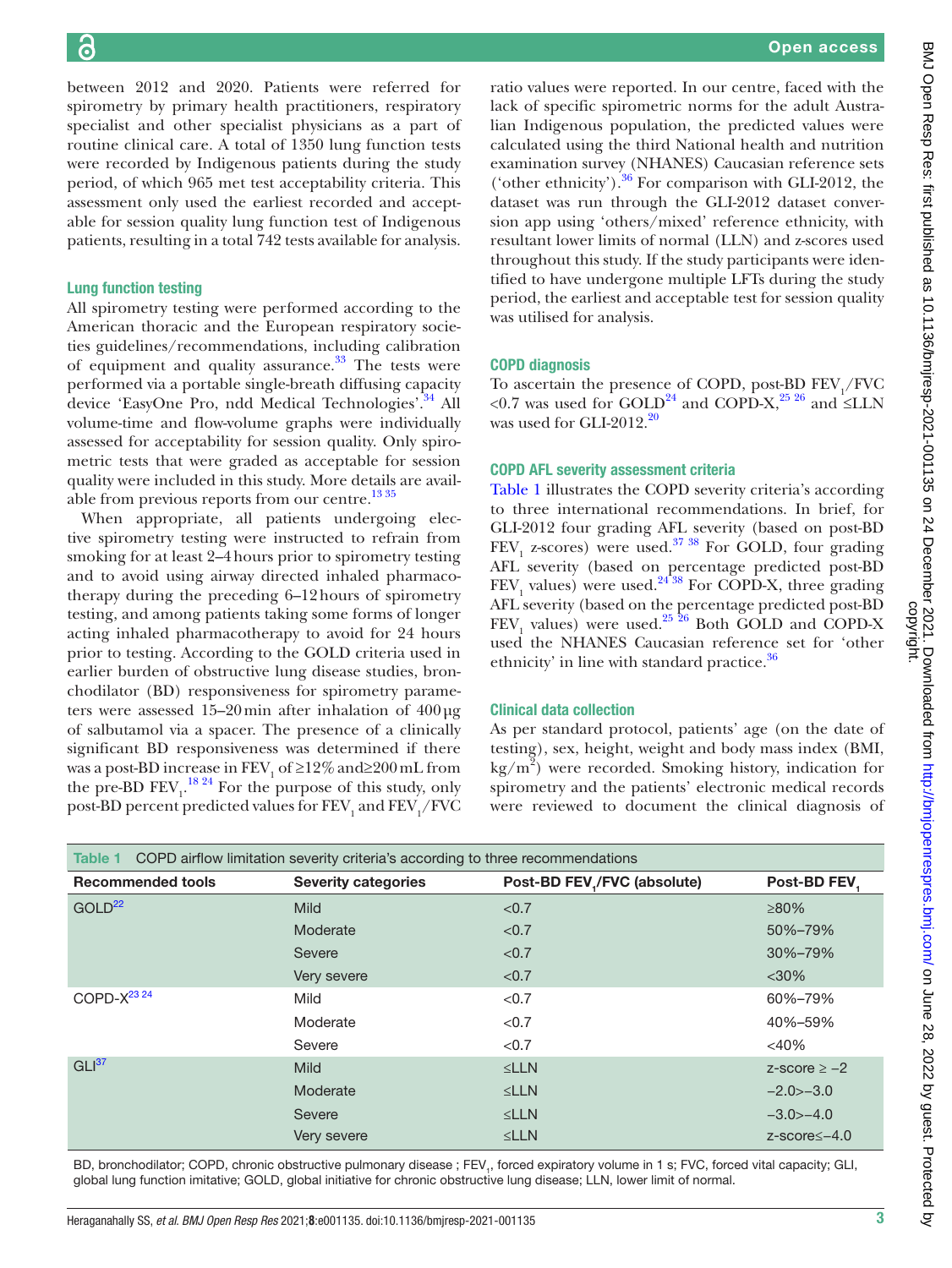COPD. The patient was noted as deceased if it was recorded in the medical records and no linkage to death register was undertaken.

#### Statistical analysis

Continuous parameters were tested for normality via the Shapiro-Wilks distribution test, with BMI and smoking pack-years the only parameters displaying a non-parametric distribution. Non-parametric parameters were presented as medians (IQR), normally distributed parameters as means (95% CIs) and categorical parameters as numbers (%). Clinical characteristics were stratified by severity category and compared across classification guidelines (COPD-X vs GOLD vs GLI) using univariate linear regression for normally distributed parameters, quantile regression for non-parametric parameters and  $\chi^2$  test for categorical parameters. Cohens' Kappa (κ) was used to determine agreeance in COPD classification between GOLD/COPD-X methods and GLI-2012, and between these criteria and what was reported in the patients' medical records. LFPs were stratified by severity category and tested for equality across recommended classification via univariate linear regression. All data were analysed in STATA IC V.15 (StataCorp) and alpha was set to 0.05 throughout.

#### RESULTS

## Clinical data

A total of 742 unique patient records were available for analysis, within which a total of 253 patients were identified to have COPD on spirometry, with significant agreeance between the two methods used  $\rm (FEV_{1}/$ 

#### <span id="page-3-0"></span>Table 2 Clinical characteristics of sample population

BMJ Open Resp Res: first published as 10.1136/bmjresp-2021-001135 on 24 December 2021. Downloaded from http://bmjopenrespres.bmj.com/ on June 28, 2022 by guest. Protected by<br>copyright. BMJ Open Resp Res: first published as 10.1136/bmjresp-2021-001135 on 24 December 2021. Downloaded from <http://bmjopenrespres.bmj.com/> on June 28, 2022 by guest. Protected by

FVC<0.7 (n=238) or  $\text{FEV}_1/\text{FVC} \leq \text{LLN}$  (n=238),  $\kappa$ =0.907, agreement 96%). Agreement between spirometry criterion and the clinical diagnosis of COPD as recorded in the medical records was significantly lower (GOLD/ COPD-X and medical record, κ=0.44, agreement 74% and GLI-2012 and medical record,  $\kappa$ =0.407, agreement 73%). The majority of patients (51%) were male with a mean age 53.6 years (95%CI 52.1 to 55.2), median BMI of  $23.04 \text{ kg/m}^2$  (IQR 19.43–27.96) and a high prevalence of either current  $(51\%)$  or former  $(40\%)$  smokers with no significant differences between those identified with COPD via GOLD/COPD-X or GLI-2012 [\(table](#page-3-0) 2).

#### Spirometry results

Of the patients with COPD identified, the proportion categorised as severe/very severe was significantly higher using the GLI-2012 criteria [\(table](#page-4-0) 3). Patients in the GLI-2012 'very severe' category were significantly younger than patients in the 'severe' or 'very severe' categories according to COPD-X and GOLD [\(table](#page-5-0) 4). Distribution of BMI and smoking status did not differ across AFL severity categories. Although overall the prevalence of deceased patients was similar between COPD-X/ GOLD/GLI-2012, (16% (n=38), 16% (n=38), and 15% (n=35), respectively), the distribution of mortality across AFL severity categories significantly differed. Of the 38 deceased in COPD-X/GOLD classification, 31% were in the mild or moderate category according to COPD-X and 16% according to GOLD, whereas of the 35 deceased according to GLI-2012 classification, 12% were in the mild or moderate severity categories ([table](#page-4-0) 3).

| <u>rapid = cinnour origination ishoo or surriple pepulation</u> |                                                  |                        |                        |
|-----------------------------------------------------------------|--------------------------------------------------|------------------------|------------------------|
|                                                                 |                                                  | COPD-X/GOLD            | GLI-2012               |
| <b>Variables</b>                                                | <b>Clinical parameters</b>                       | $n = 238$              | $n = 238$              |
| Sex                                                             | Male                                             | 127 (53%)              | 123 (52%)              |
| Age                                                             | Years (mean (95% CI))                            | 54.67 (53.13 to 56.2)  | 52.69 (51.15 to 54.23) |
| Corpulence data and status                                      | BMI (median (IQR))                               | 22.86 (19.38-27.89)    | 22.91 (19.04-27.89)    |
|                                                                 | Underweight (BMI <18.5 kg/m <sup>2</sup> )       | 48 (20%)               | 51 (22%)               |
|                                                                 | Normal weight (BMI 18.5-24.9 kg/m <sup>2</sup> ) | 99 (42%)               | 95 (40%)               |
|                                                                 | Overweight (BMI 25-29.9 kg/m <sup>2</sup> )      | 50 (21%)               | 49 (21%)               |
|                                                                 | Obese (BMI $\geq$ 30 kg/m <sup>2</sup> )         | 40 (17%)               | 42 (18%)               |
| Smoking status                                                  | Never smoker                                     | 20 (8%)                | 17 (7%)                |
|                                                                 | Former smoker                                    | 95 (40%)               | 98 (41%)               |
|                                                                 | Current smoker                                   | 123 (52%)              | 123 (52%)              |
|                                                                 | Smoking pack years (median (IQR))                | $21.5(7-40)$           | 20 (6.13-40)           |
| Mortality                                                       | Deceased (all cause)                             | 38 (16%)               | 35 (15%)               |
|                                                                 | Deceased age (years) (mean (95% CI))             | 57.79 (53.97 to 61.61) | 57.15 (53.08 to 61.22) |
| <b>COPD</b>                                                     | Clinical history of COPD                         | 161 (70%)              | 156 (68%)              |

Fifteen patients were identified via FEV<sub>1</sub>/FVC <0.7 who were not identified via FEV<sub>1</sub>/FVC <LLN, and vice versa 15 patients were identified via FEV<sub>1</sub> FVC >LLN and not by FEV<sub>1</sub>/FVC <0.7.

BMI, body mass index; COPD, chronic obstructive pulmonary disease; FEV,, forced expiratory volume in 1 s; FVC, forced vital capacity; GLI, global lung function imitative; GOLD, global initiative for chronic obstructive lung disease; LLN, lower-limit of normal.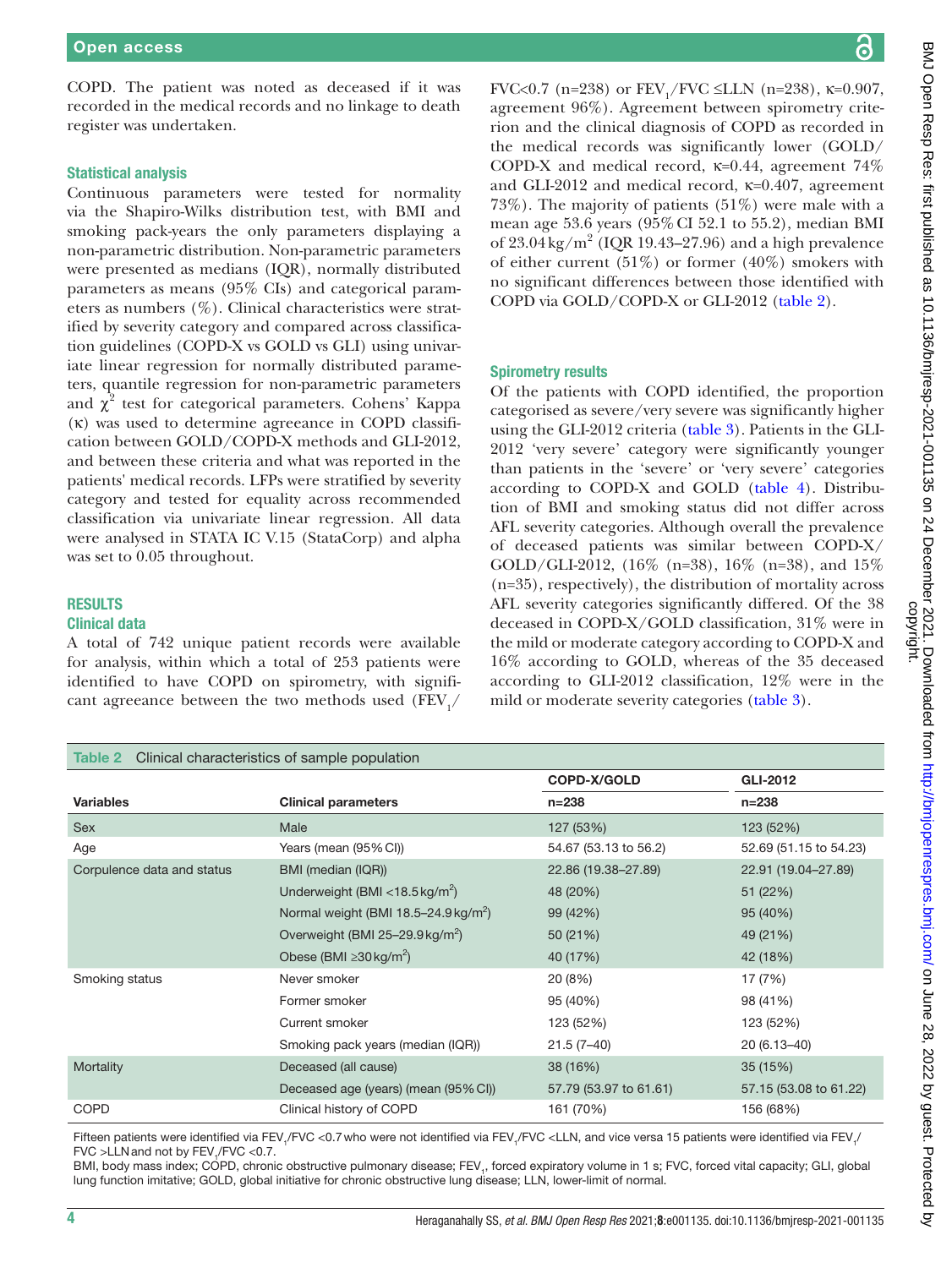<span id="page-4-0"></span>

| Table 3 | Severity of COPD airflow limitation (AFL) and                 |
|---------|---------------------------------------------------------------|
|         | mortality within the three differing severity classifications |

| nontanty within the times annonnig severity siasomodilons |                              |                          |                             |  |
|-----------------------------------------------------------|------------------------------|--------------------------|-----------------------------|--|
| Severity of<br><b>COPD by AFL</b>                         | <b>COPD-X</b><br>$(n=238)^*$ | <b>GOLD</b><br>$(n=238)$ | GLI-2012<br>(n=238)         |  |
| Mild                                                      | 35 (15%)                     | 5(2%)                    | 16 (7%)                     |  |
| Moderate                                                  | 96 (40%)                     | 78 (33%)                 | 43 (18%)                    |  |
| Severe                                                    | 102 (43%)                    | 97 (41%)                 | 83 (35%)                    |  |
| Very severe                                               |                              | 58 (24%)                 | 96 (40%)                    |  |
| <b>Mortality (all</b><br>cause)                           | <b>COPD-X</b><br>$(n=38)$    | <b>GOLD</b><br>$(n=38)$  | <b>GLI-2012</b><br>$(n=35)$ |  |
| Mild                                                      | 2(5%)                        | $0(0\%)$                 | 1(3%)                       |  |
| Moderate                                                  | 10 (26%)                     | 6(16%)                   | 3(9%)                       |  |
| Severe                                                    | 26 (68%)                     | 15 (39%)                 | 10 (29%)                    |  |
| Very severe                                               |                              | 17 (45%)                 | 21 (60%)                    |  |

\*Five patients had FEV,  $>$ 80% which are unclassified according to COPD-X criteria.

COPD, chronic obstructive pulmonary disease; COPD-X, concise tool for chronic obstructive pulmonary disease;  $\mathsf{FEV}_{1}$ , forced expiratory volume in 1 s; GLI, global lung initiative; GOLD, global initiative for chronic obstructive lung disease.

## Spirometry parameters according to different recommended classifications

Spirometry parameters differed significantly within severity categories across the three recommended classifications ([table](#page-6-0) 5, [figure](#page-7-0) 1). Z-scores of post-BD FVC and  $\text{FEV}_1$  were on average one unit lower using COPD-X recommendation for each of the mild, moderate and severe categories compared with both GOLD and GLI-2012 categorisation and for  $\text{FEV}_1/\text{FVC}$  in the severe category. Absolute and percentage predicted values for LFPs were significantly lower across all severity categories when using the COPD-X classification. GOLD and GLI-2012 classifications showed significant overlap of mean LFPs in both the mild and moderate categories; however, in the severe and very severe categories GOLD values were significantly lower. A separate analysis of moderate COPD-X against severe GLI-2012 and GOLD showed that for the majority of LFPs moderate COPD-X did not significantly differ from severe GLI-2012 classification [\(online](https://dx.doi.org/10.1136/bmjresp-2021-001135) [supplemental appendix 1\)](https://dx.doi.org/10.1136/bmjresp-2021-001135).

## **DISCUSSION**

To the best of the authors' knowledge, this is the first study to demonstrate the clinical implications of classifying severity of AFL by adopting various spirometry COPD severity criterion in an Indigenous population with COPD, especially from the NT of Australia. This study has highlighted that irrespective of which of the three recommended AFL classifications used (COPD-X, GOLD, GLI)  $(\langle 0.7, \leq LLN)$ , most Indigenous patients with COPD who are referred for lung function testing in a specialist centre, will likely fall into either the 'severe' or 'very severe' category. Moreover, the FVC and FEV<sub>1</sub> values vary significantly between the three recommended severity classification criteria's.

Spirometry parameters are crucial in day-to-day clinical practice, not only for the accurate diagnosis and classifying the severity of AFL, but also in the management of COPD with airway directed inhaled pharmacotherapy[.25–27](#page-9-10) While it is possible the high prevalence of 'severe' AFL categorisation among Indigenous Australian patients with COPD accurately represents the severity of the underlying disease as noted in this study, it is also plausible that these high rates of 'severe' categorisation are an artefact of the use of reference values drawn from non-Indigenous populations.[28](#page-9-20) The Australian COPD-X tool provides stepwise recommendations for the use of airway directed inhaled pharmacotherapy, such as short-acting BD, short-acting muscarinic antagonists, long-acting β-agonists, long-acting muscarinic antagonists, and inhaled corticosteroids (ICS) as per the severity assessed on spirometry criteria.<sup>[25 26](#page-9-10)</sup> In the current study, most patients (83%) would be classified to have either moderate or severe COPD, and therefore, are likely to be considered prescribed with ICS containing inhaled pharmacotherapy. Among the Indigenous Australian population, however, particularly in the NT, comorbid bronchiectasis and COPD is highly prevalent, $7-11$  and results in typically worse spirometric patterns compared with Indigenous patients with COPD in isolation. $30 \text{ In the}$  $30 \text{ In the}$ current study out of the 253 patients with COPD identified by spirometry, 56 (22%) had radiological evidence of concomitant bronchiectasis. Furthermore, a recent study from our centre has shown significantly higher rates of excessive yearly  $\rm FEV_{1}$  decline among Indigenous patients on ICS, which may be due to higher prevalence of comorbid bronchiectasis.<sup>31</sup> Thus, the use of the COPD-X tool in this setting with no validated reference values along with higher prevalence of rather complex and concomitant respiratory comorbidities $11$  has the potential to result in overprescription of ICS, which could be detrimental to patients outcomes.

Worldwide the burden of COPD is noted to be increasingly prevalent across various ethnic and socioeconomic groups.<sup>[39](#page-10-0)</sup> This is also indeed true for Indigenous populations, especially among those living in high-income countries,<sup>40</sup> such as the First Nation Indigenous people of the USA $^{41}$  $^{41}$  $^{41}$  and Canada,  $^{42}$  43 Indigenous Australians<sup>[8](#page-9-25)</sup> and New Zealand Māori.<sup>40</sup> Despite evidence in the literature suggesting that adult Indigenous people have lower spirometry values compared with their non-Indigenous counterparts, $12-14$  including a report by de Hamel and Glass<sup>44</sup> dating back to 1975 comparing LFPs among New Zealand Māori and people of European descent, there appears to be an unprecedented gap in developing guidelines and recommendations in classifying AFL in the overall management COPD among Indigenous people globally. Although there is continued debate regarding which reference norms to use in specific populations[,45–47](#page-10-5) in the Australian context it is recommended to use GLI-2012 'others/mixed' reference norms for the adult Indigenous population.<sup>[23](#page-9-8)</sup>

This study has demonstrated the potential effects of using these recommendations $23-26$  for the classification of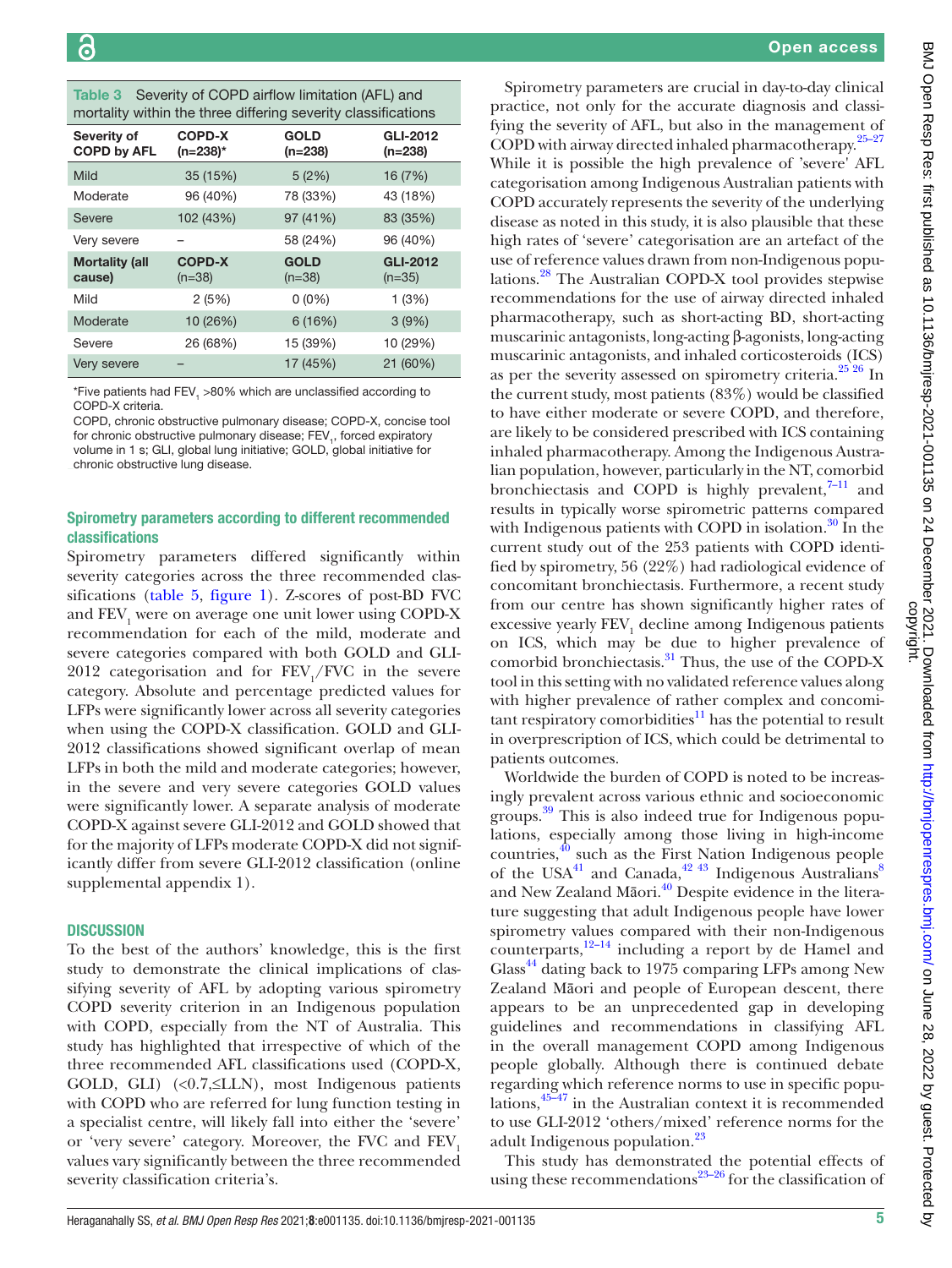<span id="page-5-0"></span>

| Clinical characteristic according to different airflow obstruction classifications<br>Table 4 |                                         |                        |                        |                        |                          |
|-----------------------------------------------------------------------------------------------|-----------------------------------------|------------------------|------------------------|------------------------|--------------------------|
| COPD-X*                                                                                       |                                         | Mild ( $n=35$ )        | Moderate (n=96)        | Severe (n=102)         | <b>Very severe</b>       |
| <b>Sex</b>                                                                                    | Male                                    | 18 (51%)               | 49 (51%)               | 57 (56%)               |                          |
| Age                                                                                           | Years (mean (95% CI))                   | 57.11 (53.01 to 61.21) | 56.12 (53.51 to 58.74) | 52.59 (50.53 to 54.65) | $\qquad \qquad -$        |
| <b>BMI</b>                                                                                    | kg/m <sup>2</sup> (median (IQR))        | 24.54 (19.53-28.35)    | 24.64 (20.94-29.66)    | 21.19 (17.06-24.84)    | $\equiv$                 |
| Smoking                                                                                       | Never smoker                            | 1(3%)                  | 12 (13%)               | 5(5%)                  | $\overline{\phantom{0}}$ |
| status                                                                                        | Former smoker                           | 10 (29%)               | 41 (43%)               | 43 (42%)               |                          |
|                                                                                               | <b>Current smoker</b>                   | 24 (69%)               | 43 (45%)               | 54 (53%)               |                          |
|                                                                                               | Smoking pack years<br>(median (IQR))    | 30 (15.5-43.75)        | 12.5 (5.38-40)         | 26.35 (11.13-39.38)    |                          |
| <b>COPD</b>                                                                                   | Clinical history of COPD                | 25 (71%)               | 59 (64%)               | 76 (77%)               | ÷,                       |
| Mortality                                                                                     | Deceased (all cause)                    | 2(6%)                  | 10 (10%)               | 26 (25%)               |                          |
|                                                                                               | Deceased age (years)<br>(mean (95% CI)) | 62.39 to 75.3          | 65.27 (57.02 to 73.52) | 54.07 (49.98 to 58.15) | $\overline{\phantom{a}}$ |
| <b>GOLD</b>                                                                                   |                                         | Mild $(n=5)$           | Moderate (n=78)        | Severe (n=97)          | Very severe (n=58)       |
| Sex                                                                                           | Male                                    | 3(60%)                 | 41 (53%)               | 52 (54%)               | 31 (53%)                 |
| Age                                                                                           | Years (mean (95% CI))                   | 52.02 (27.88 to 76.17) | 55.94 (53.14 to 58.74) | 55.88 (53.43 to 58.32) | 51.16 (48.53 to 53.78)   |
| <b>BMI</b>                                                                                    | $kg/m2$ (median (IQR))                  | 27.6 (22.27-38.57)     | 24.5 (20.28-28.35)     | 23.28 (19.08-28.97)    | 21.74 (17.01-24.54)      |
| Smoking                                                                                       | Never smoker                            | 2(40%)                 | 8(10%)                 | 7(7%)                  | 3(5%)                    |
| status                                                                                        | Former smoker                           | 1(20%)                 | 22 (28%)               | 47 (48%)               | 25 (43%)                 |
|                                                                                               | <b>Current smoker</b>                   | 2(40%)                 | 48 (62%)               | 43 (44%)               | 30 (52%)                 |
|                                                                                               | Smoking pack years<br>(median (IQR))    | 11.25 (4.5-112.5)      | $23(8-45)$             | $18(5.1 - 37.5)$       | 27.5 (14.7-38.75)        |
| <b>COPD</b>                                                                                   | Clinical history of COPD                | 1(20%)                 | 50 (64%)               | 66 (70%)               | 44 (76%)                 |
| Mortality                                                                                     | Deceased (all cause)                    | $0(0\%)$               | 6(8%)                  | 15 (15%)               | 17 (29%)                 |
|                                                                                               | Deceased age (years)<br>(mean (95% CI)) |                        | 66.05 (52.67 to 79.42) | 62.54 (57.19 to 67.9)  | 50.69 (46.1 to 55.28)    |
| <b>GLI-2012</b>                                                                               |                                         | Mild $(n=16)$          | Moderate (n=43)        | Severe (n=83)          | Very severe (n=96)       |
| <b>Sex</b>                                                                                    | Male                                    | 9(56%)                 | 19 (44%)               | 44 (53%)               | 51 (53%)                 |
| Age                                                                                           | Years (mean (95% CI))                   | 55.41 (47.52 to 63.29) | 57.85 (53.86 to 61.83) | 54.53 (51.98 to 57.07) | 48.35 (46.31 to 50.39)   |
| <b>BMI</b>                                                                                    | $kg/m2$ (median (IQR))                  | 23.64 (21.2-27.8)      | 24.54 (20.2-28.98)     | 23.99 (19.61-29.02)    | 22.03 (17.21-25.81)      |
| Smoking                                                                                       | Never smoker                            | 2(13%)                 | 3(7%)                  | 6(7%)                  | 6(6%)                    |
| status                                                                                        | Former smoker                           | 4 (25%)                | 18 (42%)               | 37 (45%)               | 39 (41%)                 |
|                                                                                               | <b>Current smoker</b>                   | 10 (63%)               | 22 (51%)               | 40 (48%)               | 51 (53%)                 |
|                                                                                               | Smoking pack years<br>(median (IQR))    | 33 (11.25-60)          | $21(8-37.5)$           | $12.5(5-40)$           | $20(7-37.5)$             |
| <b>COPD</b>                                                                                   | Clinical history of COPD                | 8 (50%)                | 32 (74%)               | 50 (62%)               | 66 (72%)                 |
| Mortality (all                                                                                | Deceased (all cause)                    | 1(6%)                  | 3(7%)                  | 10 (12%)               | 21 (22%)                 |
| cause)                                                                                        | Deceased age (years)<br>(mean (95% CI)) | 75.3                   | 62.15, 62.39 to 85.35  | 64.12 (57.43 to 70.8)  | 51.14 (47.11 to 55.18)   |

\*Five patients excluded from COPD-X as  $\mathsf{FEV}_{\mathcal{1}}$  was  $>\!\!80\%$ .

BMI, body mass index; COPD, chronic obstructive pulmonary disease; COPD-X, concise tool for chronic obstructive pulmonary disease; FEV<sub>1</sub>,

forced expiratory volume in 1 s; GLI, global lung function initiative; GOLD, global initiative for chronic obstructive lung disease.

AFL severity among NT Australian Indigenous patients with COPD. We observed that 75% of patients would be classified to have 'severe' or 'very severe' AFL by adopting these recommended criterion. It was outside the scope of this study to assess AFL categorisation alongside patients' subjective experience of the disease, however, given the study sample is drawn from a referred population one may expect skewing towards the moderate/severe categories. Although the GLI-2012 categorisation does not recommend specific treatment/management options based on AFL category, the primary care provider is likely to be heavily influenced by this and may consider different treatment options if a patient is noted to have 'severe' or 'very severe' AFL compared with 'mild/moderate'. Underdiagnosis or overdiagnosis of COPD is not uncommon in clinical practice even in non-Indigenous patients, including misclassification and inappropriate use of airway directed inhaled pharmacotherapy.<sup>48-51</sup> In this study, we observed that the agreement between clinical diagnosis of COPD as per medical records entry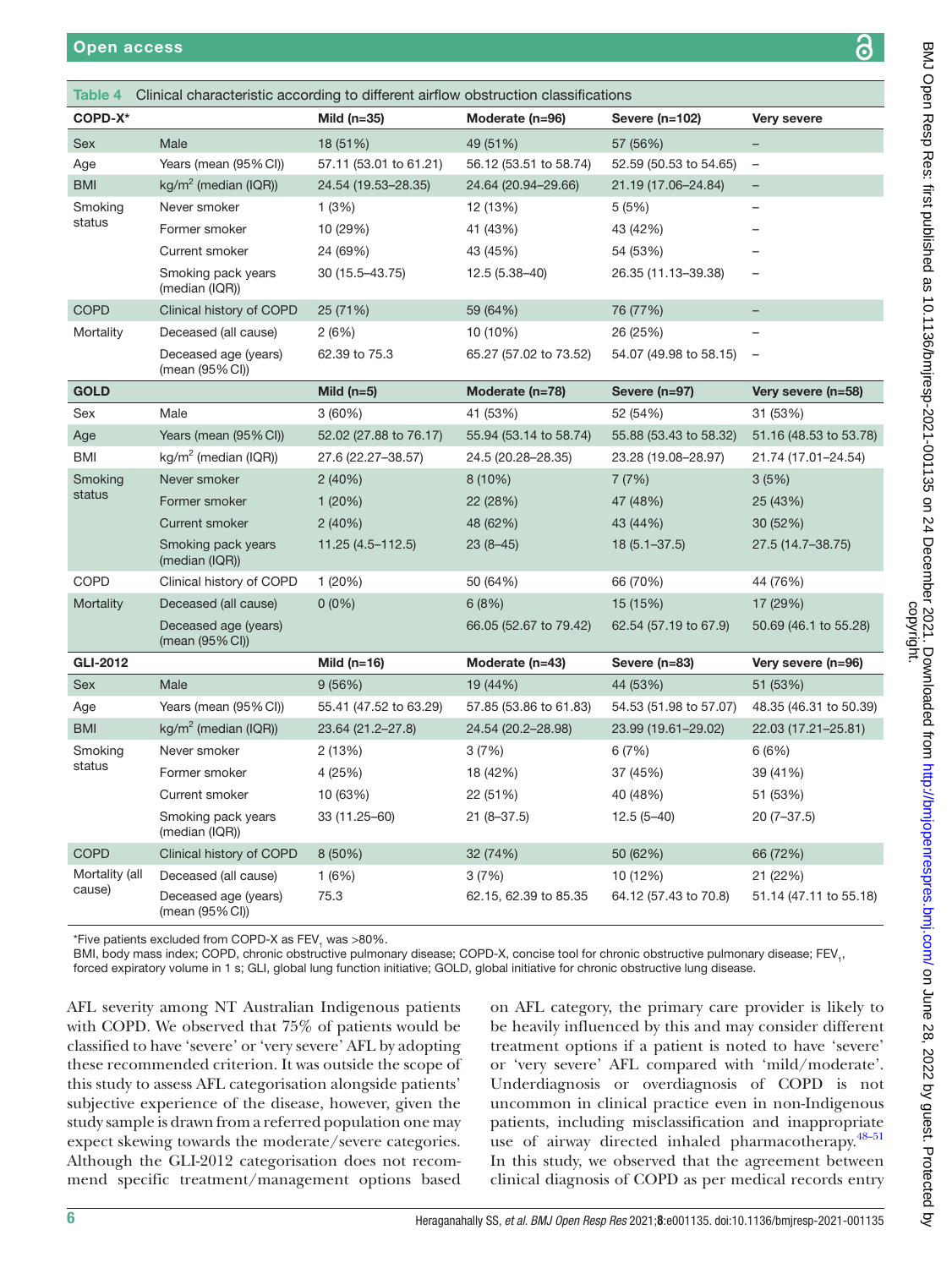<span id="page-6-0"></span>

| Table 5 Spirometry parameters according to different recommended classifications of airflow limitation severity |                          |                               |                               |            |  |
|-----------------------------------------------------------------------------------------------------------------|--------------------------|-------------------------------|-------------------------------|------------|--|
| <b>Mild</b>                                                                                                     | $COPD-X$ (n=35)          | $GOLD$ (n=5)                  | GLI-2012 (n=16)               | P value    |  |
| FVC post-BD (L)                                                                                                 | 2.98 (2.72, 3.24)        | 4.08 (2.67, 5.48)             | 3.5(2.96, 4.03)               | $0.034*$   |  |
| FVC post-BD (%)                                                                                                 | 79.51 (74.24, 84.79)     | 107.8 (88.78, 126.82)         | 93.19 (85.31, 101.06)         | $0.003*$   |  |
| FVC post-BD (z)                                                                                                 | $-1.09(-1.31, -0.86)$    | $1.18 (-0.28, 2.64)$          | $0.07 (-0.52, 0.66)$          | $< 0.001*$ |  |
| FEV, post-BD (L)                                                                                                | 1.94 (1.77, 2.12)        | 2.76 (1.86, 3.66)             | 2.32 (1.94, 2.69)             | $0.024*$   |  |
| FEV <sub>1</sub> post-BD (%)                                                                                    | 67.63 (65.77, 69.49)     | 92.6 (77.53, 107.67)          | 78.63 (71.78, 85.47)          | $< 0.001*$ |  |
| $FEV1$ post-BD (z)                                                                                              | $-2.06$ $(-2.24, -1.88)$ | $-0.23(-1.18, 0.73)$          | $-1.17$ ( $-1.59$ , $-0.75$ ) | $< 0.001*$ |  |
| FEV,/FVC post-BD (AV)                                                                                           | 0.64(0.62, 0.66)         | 0.68(0.65, 0.7)               | 0.64(0.61, 0.68)              | 0.644      |  |
| FEV <sub>1</sub> /FVC post-BD (%)                                                                               | 83 (80.48, 85.52)        | 85.6 (79.29, 91.91)           | 84.38 (80.51, 88.24)          | 0.479      |  |
| FEV,/FVC post-BD (z)                                                                                            | $-2.34 (-2.57, -2.1)$    | $-1.91$ $(-2.53, -1.29)$      | $-2.3$ $(-2.62, -1.98)$       | 0.737      |  |
| Moderate                                                                                                        | $COPD-X$ (n=96)          | <b>GOLD</b> (n=78)            | GLI-2012 (n=43)               |            |  |
| FVC post-BD (L)                                                                                                 | 2.3(2.16, 2.43)          | 2.75(2.58, 2.91)              | 2.61 (2.39, 2.83)             | 0.002      |  |
| FVC post-BD (%)                                                                                                 | 62.61 (60.67, 64.56)     | 72.97 (70.01, 75.94)          | 73.49 (70.64, 76.34)          | $< 0.001*$ |  |
| FVC post-BD (z)                                                                                                 | $-2.54$ $(-2.69, -2.38)$ | $-1.66(-1.84, -1.47)$         | $-1.66$ ( $-1.81$ , $-1.5$ )  | $< 0.001*$ |  |
| FEV, post-BD (L)                                                                                                | 1.4(1.31, 1.48)          | 1.75 (1.64, 1.85)             | 1.66 (1.5, 1.82)              | $< 0.001*$ |  |
| FEV <sub>1</sub> post-BD (%)                                                                                    | 48.46 (47.39, 49.53)     | 59.83 (57.99, 61.68)          | 59.12 (56.79, 61.44)          | $< 0.001*$ |  |
| FEV, post-BD (z)                                                                                                | $-3.32$ $(-3.42, -3.21)$ | $-2.57$ $(-2.72, -2.43)$      | $-2.54$ $(-2.64, -2.45)$      | $< 0.001*$ |  |
| FEV <sub>1</sub> /FVC post-BD (AV)                                                                              | $0.61$ (0.59, 0.62)      | 0.63(0.62, 0.64)              | $0.62$ (0.6, 0.65)            | 0.111      |  |
| FEV <sub>1</sub> /FVC post-BD (%)                                                                               | 76.91 (74.37, 79.44)     | 80.23 (77.46, 83.01)          | 80.47 (78.04, 82.89)          | 0.054      |  |
| FEV <sub>1</sub> /FVC post-BD (z)                                                                               | $-2.68$ $(-2.85, -2.5)$  | $-2.43$ ( $-2.59$ , $-2.27$ ) | $-2.43$ $(-2.63, -2.23)$      | $0.042*$   |  |
| <b>Severe</b>                                                                                                   | COPD-X (n=102)           | GOLD (n=97)                   | GLI-2012 (n=83)               |            |  |
| FVC post-BD (L)                                                                                                 | 1.74 (1.64, 1.83)        | 2.03(1.92, 2.14)              | $2.31$ (2.16, 2.45)           | $< 0.001*$ |  |
| FVC post-BD (%)                                                                                                 | 45.95 (43.79, 48.11)     | 55.8 (53.96, 57.65)           | 60 (57.39, 62.61)             | $< 0.001*$ |  |
| FVC post-BD (z)                                                                                                 | $-4.06$ $(-4.26, -3.86)$ | $-3.14 (-3.31, -2.98)$        | $-2.71$ $(-2.86, -2.56)$      | $< 0.001*$ |  |
| $FEV1$ post-BD (L)                                                                                              | 0.85(0.8, 0.9)           | 1.15(1.08, 1.21)              | 1.37(1.28, 1.47)              | $< 0.001*$ |  |
| $FEV1$ post-BD (%)                                                                                              | 28.27 (26.87, 29.68)     | 39.99 (38.86, 41.12)          | 45.1 (43.13, 47.06)           | $< 0.001*$ |  |
| $FEV1$ post-BD (z)                                                                                              | $-4.67$ $(-4.8, -4.54)$  | $-3.87$ ( $-3.98$ , $-3.75$ ) | $-3.49$ $(-3.56, -3.42)$      | $< 0.001*$ |  |
| FEV <sub>1</sub> /FVC post-BD (AV)                                                                              | 0.5(0.48, 0.52)          | 0.57(0.55, 0.59)              | 0.59(0.58, 0.61)              | $< 0.001*$ |  |
| FEV,/FVC post-BD (%)                                                                                            | 61.85 (59.28, 64.43)     | 72.38 (70.21, 74.55)          | 73.72 (70.41, 77.04)          | $< 0.001*$ |  |
| FEV <sub>1</sub> /FVC post-BD (z)                                                                               | $-3.95 (-4.13, -3.78)$   | $-3.13(-3.32, -2.95)$         | $-2.88$ $(-3.05, -2.71)$      | $< 0.001*$ |  |
| Very severe                                                                                                     | <b>COPD-X</b>            | <b>GOLD (n=58)</b>            | GLI-2012 (n=96)               |            |  |
| FVC post-BD (L)                                                                                                 |                          | 1.57 (1.45, 1.68)             | 1.75 (1.65, 1.85)             | $0.024*$   |  |
| FVC post-BD (%)                                                                                                 |                          | 40.97 (38.29, 43.64)          | 46.79 (44.59, 48.99)          | $0.001*$   |  |
| FVC post-BD (z)                                                                                                 |                          | $-4.51$ $(-4.75, -4.27)$      | $-4.19(-4.38, -4.01)$         | $0.040*$   |  |
| $FEV1$ post-BD (L)                                                                                              |                          | $0.72$ (0.66, 0.77)           | 0.89(0.82, 0.96)              | $< 0.001*$ |  |
| FEV, post-BD (%)                                                                                                |                          | 23.4 (22, 24.79)              | 29.41 (27.73, 31.09)          | $< 0.001*$ |  |
| $FEV1$ post-BD (z)                                                                                              |                          | $-5.02$ ( $-5.16$ , $-4.88$ ) | $-4.8(-4.91, -4.69)$          | $0.015*$   |  |
| FEV,/FVC post-BD (AV)                                                                                           |                          | 0.47(0.44, 0.49)              | $0.51$ (0.49, 0.53)           | $0.012*$   |  |
| FEV,/FVC post-BD (%)                                                                                            |                          | 57.21 (53.66, 60.75)          | 63.11 (60.56, 65.67)          | $0.007*$   |  |
| FEV <sub>1</sub> /FVC post-BD (z)                                                                               |                          | $-4.28(-4.5, -4.06)$          | $-3.94 (-4.14, -3.74)$        | $0.027*$   |  |

\*Statistically significant.

AV, absolute value; BD, bronchodilator; COPD, chronic obstructive pulmonary disease; COPD-X, concise tool for chronic obstructive pulmonary disease; FEV<sub>1</sub>, forced expiratory volume in 1 s; FVC, forced vital capacity; GLI, global lung initiative; GOLD, global initiative for chronic obstructive lung disease; Z, z-score.

against spirometry criteria was only about 54%. It is not clear, given the fact that Indigenous patients have a higher prevalence of smoking and respiratory conditions,[7 8](#page-9-21) if health practitioners may have a preconceived perception that any or all Indigenous patients presenting with respiratory symptoms will have COPD. This further

emphasises the desperate need to advocate for clinical, spirometric diagnostic and severity criteria classification, and management guidelines for COPD among the Indigenous Australian population.

The authors do acknowledge that there are only a limited number of spirometry studies available which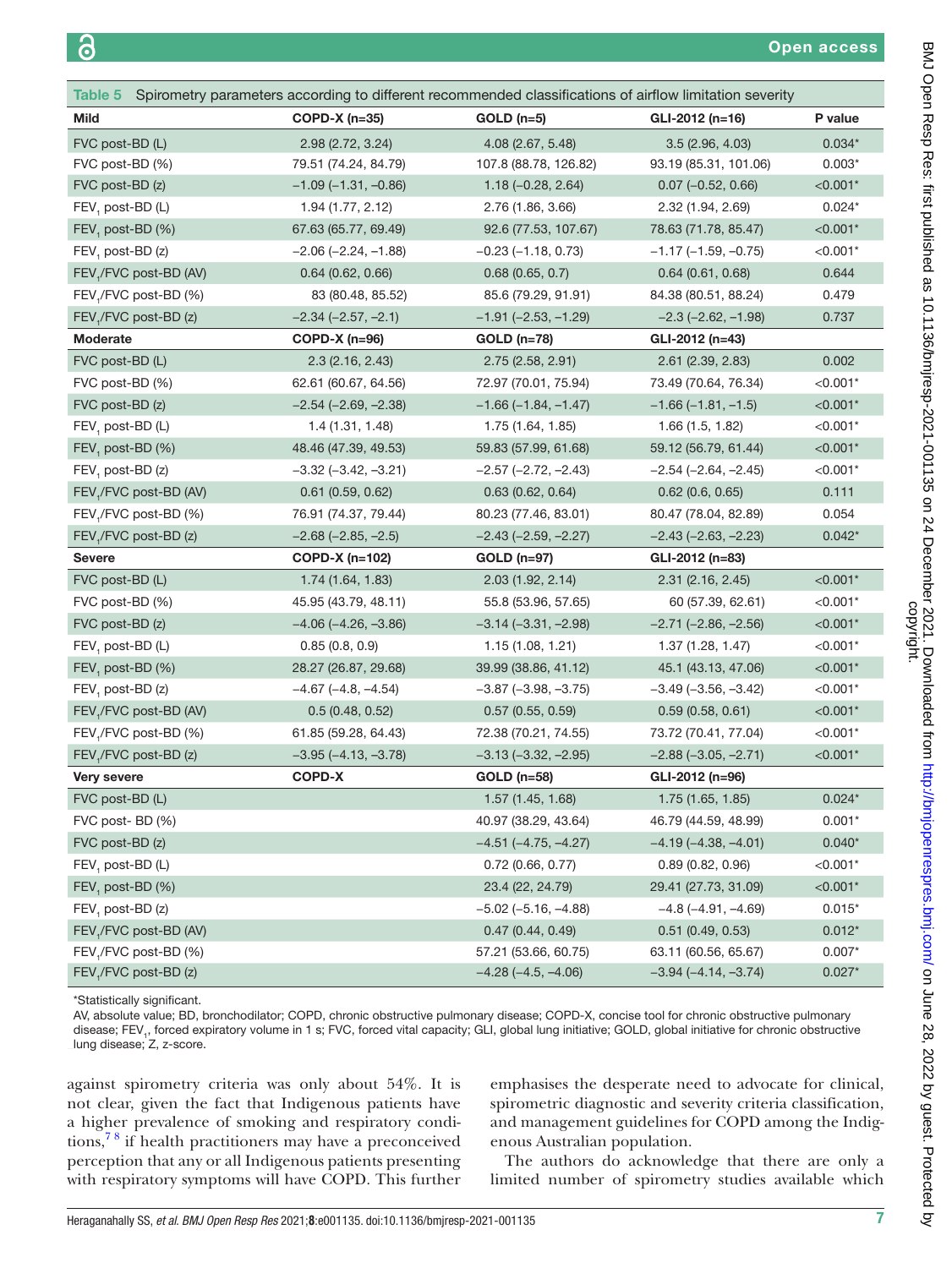

<span id="page-7-0"></span>Figure 1 Means (95% CIs) of percentage predicted values and Z-scores for postbronchodilator values by airflow limitation severity category with p values obtained via ANOVA. ANOVA, analysis of variance; COPD-X, concise tool for chronic obstructive pulmonary disease; GOLD, global initiative for chronic obstructive lung disease; FEV<sub>1</sub>, forced expiratory volume in 1 s; FVC, forced vital capacity; GLI, global lung function initiative.

have included Indigenous population, and that these studies may be subject to biases in participant recruitment.<sup>12–14 18</sup> 19 22 30 31 35 52–59 It is also important to acknowledge that smoking rates and pre-existing lung conditions are also highly prevalent in this population, hence recruiting study participants without smoking history or pre-existing lung disease imposes substantial challenges to conduct adult spirometry studies in an Indigenous population. Moreover, a significant proportion of Indigenous people live in regional and remote settings. Previous recommendations have suggested the use of approximate conversion factors when utilising European references sets for other ethnic groups (ie, Hong Kong Chinese 1.0; Polynesian 0.9; North Indian and Pakistani 0.9; Japanese American 0.89; South Indian and African descent  $0.87$ ). $^{60}$ 

As mentioned above, the limited data available in the literature suggest that the Australian Indigenous population could have up to 20% to 30% lower values for FVC and  $FEV<sub>1</sub>$  values compared with the Australian Caucasians. $12^{13}$  Hence, it may be very reasonable to be inquisitive to know if such correctional factors could also be appropriate in this Indigenous population. Although we did not include this aspect in our main study outcome, we did create a subanalysis applying an arbitrary inflation of 15% to FVC and  $FEV_1$  values (on the basis of previous research in this population demonstrating FVC

and  $FEV<sub>1</sub>$  values consistently  $15\% - 20\%$  lower than Cauca-sian patients<sup>[12 13 18 19](#page-9-3)</sup> in order to understand how the AFL severity classification would be effected with this correction factor applied ([online supplemental appendix 2](https://dx.doi.org/10.1136/bmjresp-2021-001135)). In this model, instead of 238 patients being identified with COPD by  $FEV_1/FVC < 0.7$  and  $FEV_1/FVC < 1.1N$ , respectively, only 197 patients fit these criteria. Furthermore, we observed that by COPD-X and GOLD categorisation, most individuals (81% and 67%, respectively) will be re-categorised to either mild or moderate AFL; a much closer approximation of AFL severity distributions observed in non-Indigenous populations. Under 'mild' and 'moderate' AFL categorisation post-BD, LFPs significant differed between patients categorised according to COPD-X, GOLD or GLI-2012. LFPs according to COPD-X AFL categorisation were consistently one severity step removed from GOLD and GLI-2012—that is, 'mild' under COPD-X better matched 'moderate' under GOLD or GLI-2012, and 'moderate' under COPD-X better matched 'severe' under GOLD or GLI-2012. Stakeholders, relevant organisations, such as Australian and New Zealand Society of Respiratory Science and policy-makers should consider taking into consideration of the available evidence, including realistic limitations and challenges and attempt to incorporate AFL/COPD severity classification, including considering correctional factors, to aid in the overall management of COPD in

<u>යි</u>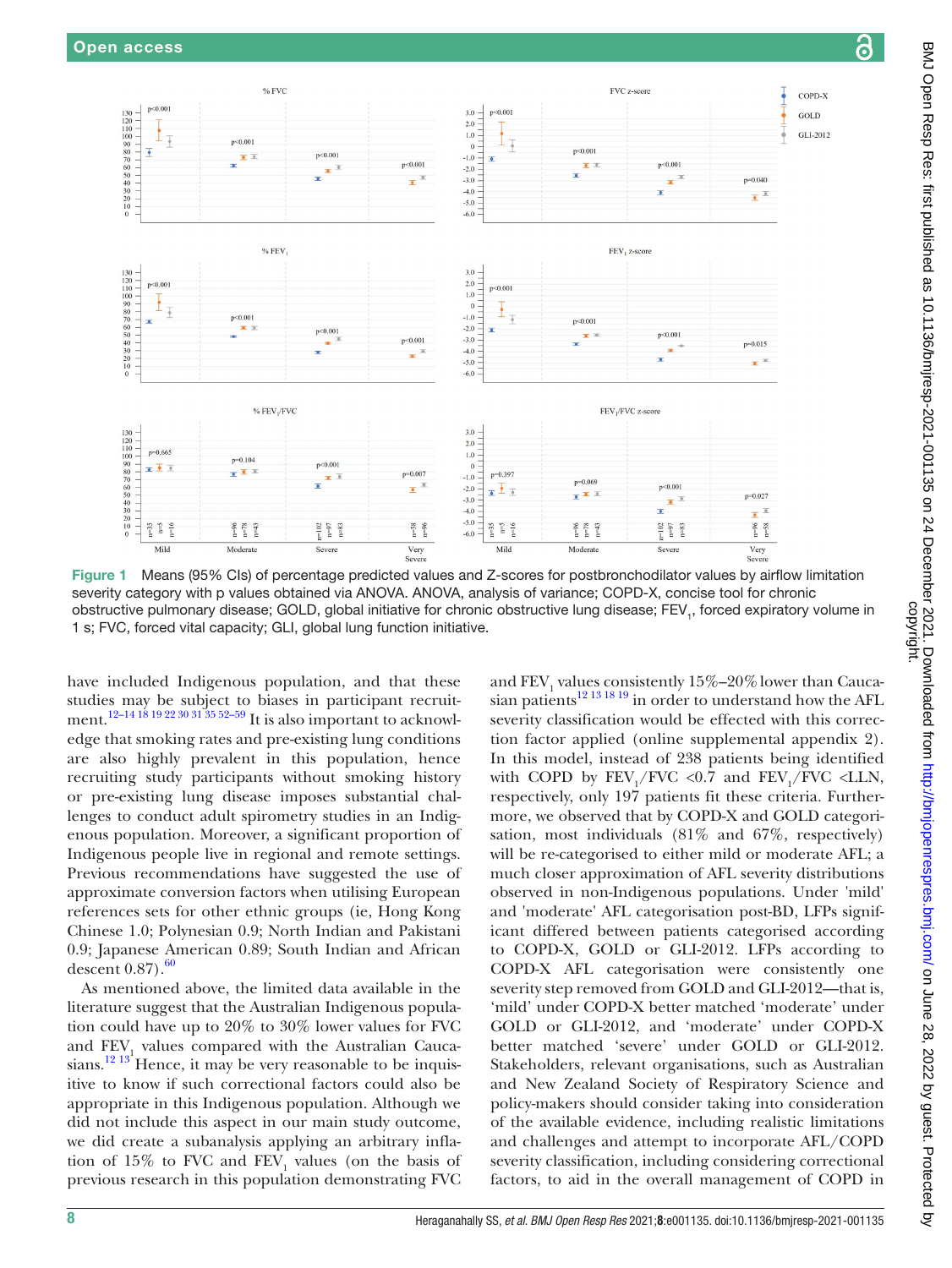this underprivileged Indigenous population. Moreover, in the authors view, health professionals caring for Indigenous patients with COPD should be made aware of potential consequences when adopting existing spirometry AFL classifications, established in non-Indigenous populations. Indeed, the context of pulmonary disease among Indigenous Australians is more similar to that of Asian populations than Caucasian populations. Including a high prevalence of concomitant chronic lung disease alongside COPD, in particular the presence of bronchiectasis. The position statement of the Asian Pacific Society of Respirology suggests cautious use of ICS in their population.<sup>61</sup>

Our study, for the first time, has highlighted the impact of adopting particular AFL criterion for the Australian NT Indigenous population with COPD. Hence, this study is of significant clinical relevance in addressing and highlighting this importance of COPD severity classification and the use of spirometry reference ranges among Indigenous patients with COPD. Health professionals, especially primary health practitioners in regional and rural/ remote communities caring for Indigenous patients, should be aware of potential implications in classifying AFL severity for clinical decision making, in particular, in the Australian context while using COPD-X recommendations. This study also highlights the importance for healthcare providers for Indigenous people not swapping between various COPD severity classifications which would lead to inconsistencies. Moreover, it is also vital to understand that reference values and guidelines developed for other ethnic populations, including Caucasians cannot be considered as 'norm' for Indigenous people and the approach to the holistic management of COPD should be different to their Caucasian counterpart. As such, spirometry plays an integral role in the diagnosis, quantifying the severity, and management of COPD with inhaled pharmacotherapy according to the severity classification. $62\,63}$  Although significant progress has been made towards prevention and management of COPD in Australia<sup>[64](#page-10-10)</sup> and globally, within the Indigenous Australian population the problem still remains - more specifically, in relation to establishing COPD diagnosis/severity classification and management guidelines. Further dedicated efforts are required to close the respiratory health gap in our Indigenous population,<sup>65</sup> not only in reducing COPD related morbidity and mortality, but also in reducing healthcare cost and utilisation.

#### Limitations

The results of this study are restricted to the Australian Indigenous study participants from the TEHS region of the NT of Australia and the outcomes represented in this study may or may not be applicable to other Indigenous populations globally. Moreover, in the lack of similar studies in other non-Australian Indigenous cohort we were unable to compare if our study outcomes compare to other Indigenous populations. Nevertheless, this is the

first ever study to provide insight into the implications of utilising the established AFL classifications in an Indigenous population, and we anticipate this study will be of interest and be influential among researchers globally to address these important issues for their respective Indigenous populations. The authors are not aware of any updated AFL/COPD recommendations or guidelines in any Indigenous population globally at the time of writing of this paper. Other potential limitations that may or may not be relevant specifically to this current study are described in our previously published reports.<sup>13</sup> <sup>14 30</sup><sup>31</sup>

#### **CONCLUSION**

Irrespective of which of the three recommended AFL classifications used (COPD-X, GOLD, GLI-2012), most Indigenous patients with COPD referred for lung function testing will likely fall into either the severe or very severe category. Spirometry values for FVC and  $\rm FEV_1$  vary significantly between the three recommended criteria. In the absence of established spirometry reference norms among the adult Indigenous population, health professionals should be aware of implications in using various recommended AFL classifications in the overall management of Indigenous patients presenting with COPD, including, prescribing inhaled pharmacotherapy.

#### Author affiliations

1 Department of Respiratory and Sleep Medicine, Royal Darwin Hospital, Darwin, Northern Territory, Australia

<sup>2</sup>College of Medicine and Public Health, Flinders University, Adelaide, South Australia, Australia

<sup>3</sup>College of Health and Human Sciences, Charles Darwin University, Casuarina, Northern Territory, Australia

4 Respiratory and Sleep Health, Darwin Private Hospital, Darwin, Northern Territory, Australia

5 Laboratory of Physiology, Faculty of Medicine of Sousse, University of Sousse, Sousse, Tunisia

6 Research laboratory "Heart failure, LR12SP09", Farhat HACHED Hospital, University of Sousse, Sousse, Tunisia

Acknowledgements We sincerely thank all the respiratory technologists and Respiratory Clinical Nurse Consultants from Darwin Respiratory and Sleep health and Royal Darwin Hospital, Darwin Private Hospital, Darwin, Australia, for facilitating and performing lung function testing for Indigenous study participants living in the remote and regional Indigenous communities during respiratory outreach visits. We thank Mr. Xinlin Jing, Health Information Services, Royal Darwin Hospital, Darwin, Northern Territory, Australia for helping with data collection for this study. We also extend our sincere appreciation to our Indigenous health workers, especially to Mr Izaak Thomas (Australian Indigenous Luritja descendent) from the respiratory chronic respiratory disease co-ordination division in reviewing and approving this manuscript for the appropriateness of the representation and respect in relation to the Indigenous context represented in this study.

Contributors All authors made substantial contributions to conception and design, acquisition of data, or analysis and interpretation of data; took part in drafting the article or revising it critically for important intellectual content; agreed to submit to the current journal; gave final approval of the version to be published; and agree to be accountable for all aspects of the work.The guarantor SH accepts full responsibility for the work and/or the conduct of the study, had access to the data, and controlled the decision to publish.

Funding The authors have not declared a specific grant for this research from any funding agency in the public, commercial or not-for-profit sectors.

Competing interests None declared.

Patient consent for publication Not applicable.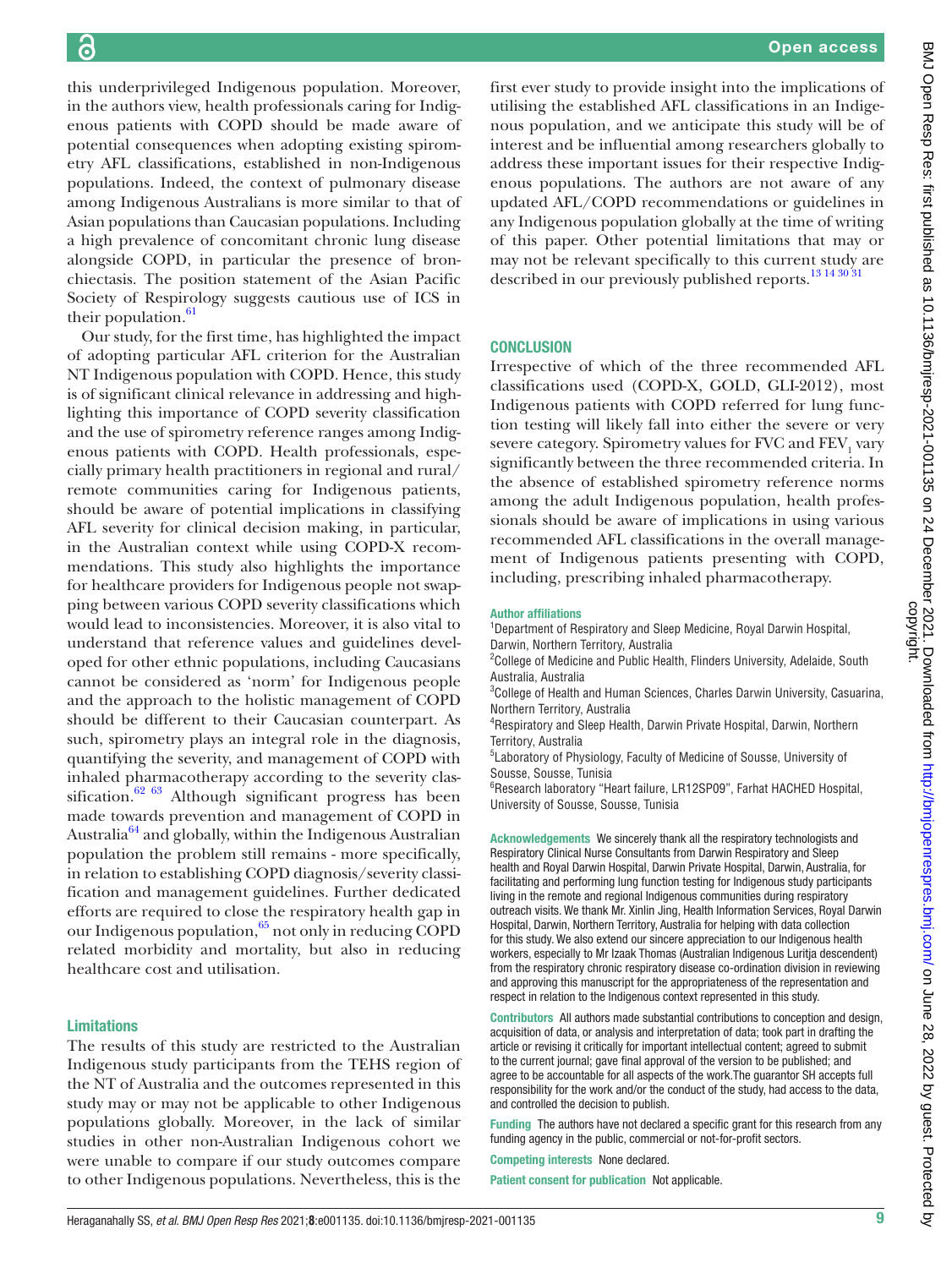्ट

Ethics approval The study was approved by the Human Research Ethics Committee of the NT, TEHS and Menzies School of Health Research (Reference no: HREC 2019- 3445).

Provenance and peer review Not commissioned; externally peer reviewed. Data availability statement Not applicable.

Supplemental material This content has been supplied by the author(s). It has not been vetted by BMJ Publishing Group Limited (BMJ) and may not have been peer-reviewed. Any opinions or recommendations discussed are solely those of the author(s) and are not endorsed by BMJ. BMJ disclaims all liability and responsibility arising from any reliance placed on the content. Where the content includes any translated material, BMJ does not warrant the accuracy and reliability of the translations (including but not limited to local regulations, clinical guidelines, terminology, drug names and drug dosages), and is not responsible for any error and/or omissions arising from translation and adaptation or otherwise.

Open access This is an open access article distributed in accordance with the Creative Commons Attribution Non Commercial (CC BY-NC 4.0) license, which permits others to distribute, remix, adapt, build upon this work non-commercially, and license their derivative works on different terms, provided the original work is properly cited, appropriate credit is given, any changes made indicated, and the use is non-commercial. See:<http://creativecommons.org/licenses/by-nc/4.0/>.

#### ORCID iDs

Subash S Heraganahally <http://orcid.org/0000-0003-0788-7137> Timothy P Howarth <http://orcid.org/0000-0003-3028-0376> Helmi Ben Saad <http://orcid.org/0000-0002-7477-2965>

#### **REFERENCES**

- <span id="page-9-0"></span>1 Leading causes of mortality. Australian Institute of health and welfare 2020. Aboriginal and Torres Strait Islander health performance framework 2020 summary report. cat. No. IHPF 2. Canberra: AIHW. Available: [https://www.indigenoushpf.gov.au/publications/hpf](https://www.indigenoushpf.gov.au/publications/hpf-summary-2020)[summary-2020](https://www.indigenoushpf.gov.au/publications/hpf-summary-2020) [Accessed 5 Jul 2021].
- 2 Australian Institute of Health and Welfare (AIHW). Aboriginal and Torres Strait Islander health performance framework 2017 report: Northern Territory. Available: [https://www.aihw.gov.au/getmedia/](https://www.aihw.gov.au/getmedia/0e60dc3c-a582-4b7f-a4d1-1e623a91745e/aihw-ihw-186-2017-hpf-nt.pdf.aspx?inline=true) [0e60dc3c-a582-4b7f-a4d1-1e623a91745e/aihw-ihw-186-2017-hpf](https://www.aihw.gov.au/getmedia/0e60dc3c-a582-4b7f-a4d1-1e623a91745e/aihw-ihw-186-2017-hpf-nt.pdf.aspx?inline=true)[nt.pdf.aspx?inline=true](https://www.aihw.gov.au/getmedia/0e60dc3c-a582-4b7f-a4d1-1e623a91745e/aihw-ihw-186-2017-hpf-nt.pdf.aspx?inline=true) [Accessed Sep 2021].
- <span id="page-9-1"></span>3 Jayakody A, Oldmeadow C, Carey M, *et al*. Frequent avoidable admissions amongst Aboriginal and non-Aboriginal people with chronic conditions in New South Wales, Australia: a historical cohort study. *[BMC Health Serv Res](http://dx.doi.org/10.1186/s12913-020-05950-8)* 2020;20:1082.
- 4 Australian Institute of Health and Welfare 2020. Disparities in potentially preventable hospitalisations across Australia: exploring the data. cat. No. HPF 51. Canberra: AIHW. Available: [https://www.](https://www.aihw.gov.au/reports/primary-health-care/disparities-inpotentially-preventable-hospitalisations-exploring-the-data) [aihw.gov.au/reports/primary-health-care/disparities-inpotentially](https://www.aihw.gov.au/reports/primary-health-care/disparities-inpotentially-preventable-hospitalisations-exploring-the-data)[preventable-hospitalisations-exploring-the-data](https://www.aihw.gov.au/reports/primary-health-care/disparities-inpotentially-preventable-hospitalisations-exploring-the-data) [Accessed 23 Apr 2020].
- <span id="page-9-2"></span>5 Heraganahally SS, Silva SAMS, Howarth TP, *et al*. Comparison of clinical manifestation among Australian Indigenous and non‐ Indigenous patients presenting with pleural effusion. *[Intern Med J](http://dx.doi.org/10.1111/imj.15310)* 2021.
- 6 Heraganahally SS, Mortimer N, Howarth T, *et al*. Utility and outcomes among Indigenous and non-Indigenous patients requiring domiciliary oxygen therapy in the regional and rural Australian population. *[Aust J Rural Health](http://dx.doi.org/10.1111/ajr.12782)* 202110.1111/ajr.12782. [Epub ahead of print: 13 Sep 2021].
- <span id="page-9-21"></span>7 Kruavit A, Fox M, Pearson R, *et al*. Chronic respiratory disease in the regional and remote population of the Northern Territory top end: a perspective from the specialist respiratory outreach service. *[Aust J](http://dx.doi.org/10.1111/ajr.12349)  [Rural Health](http://dx.doi.org/10.1111/ajr.12349)* 2017;25:275–84.
- <span id="page-9-25"></span>8 Heraganahally SS, Wasgewatta SL, McNamara K, *et al*. Chronic obstructive pulmonary disease in Aboriginal patients of The Northern Territory of Australia: a landscape perspective. *[Int J Chron Obstruct](http://dx.doi.org/10.2147/COPD.S213947)  [Pulmon Dis](http://dx.doi.org/10.2147/COPD.S213947)* 2019;14:2205–17.
- 9 Heraganahally SS, Wasgewatta SL, McNamara K, *et al*. Chronic obstructive pulmonary disease with and without bronchiectasis in Aboriginal Australians – a comparative study. *[Intern Med J](http://dx.doi.org/10.1111/imj.14718)* 2020;50:1505–13.
- <span id="page-9-11"></span>10 Mehra S, Chang A, Lam C, *et al*. Bronchiectasis among Australian Aboriginal and non-Aboriginal patients in the regional and remote population of the Northern Territory of Australia. *[Rural Remote](http://dx.doi.org/10.22605/RRH6390)  [Health](http://dx.doi.org/10.22605/RRH6390)* 2021;21:6390.
- <span id="page-9-24"></span>11 Heraganahally SS, Howarth TP, Sorger L. Chest computed tomography findings among adult Indigenous Australians in the Northern Territory of Australia. *[J Med Imaging Radiat Oncol](http://dx.doi.org/10.1111/1754-9485.13295)* 2021;14.
- <span id="page-9-3"></span>12 Veale AJ, Peat JK, Salome CM, *et al*. 'Normal' lung function in rural Australian Aborigines\*. *[Aust N Z J Med](http://dx.doi.org/10.1111/j.1445-5994.1997.tb00962.x)* 1997;27:543–9.
- <span id="page-9-7"></span>13 Heraganahally SS, Howarth T, White E, *et al*. Lung function parameters among Australian Aboriginal 'apparently healthy' adults: an Australian Caucasian and Global Lung Function Initiative (GLI-2012) various ethnic norms comparative study. *[Expert Rev Respir](http://dx.doi.org/10.1080/17476348.2021.1847649)  [Med](http://dx.doi.org/10.1080/17476348.2021.1847649)* 2021;15:833–43.
- 14 Howarth T, Saad HB, Perez AJ, *et al*. Comparison of diffusing capacity of carbon monoxide (DLCO) and total lung capacity (TLC) between Indigenous Australians and Australian Caucasian adults. *[PLoS One](http://dx.doi.org/10.1371/journal.pone.0248900)* 2021;16:e0248900.
- <span id="page-9-4"></span>15 Ranu H, Wilde M, Madden B. Pulmonary function tests. *[Ulster Med J](http://www.ncbi.nlm.nih.gov/pubmed/22347750)* 2011;80:84–90.
- 16 Liang BM, Lam DC, Feng YL. Clinical applications of lung function tests: a revisit. *[Respirology](http://dx.doi.org/10.1111/j.1440-1843.2012.02149.x)* 2012;17:611–9.
- 17 Johnson JD, Theurer WM. A stepwise approach to the interpretation of pulmonary function tests. *[Am Fam Physician](http://www.ncbi.nlm.nih.gov/pubmed/24695507)* 2014;89:359–66.
- <span id="page-9-16"></span>18 Cooksley NAJB, Atkinson D, Marks GB, *et al*. Prevalence of airflow obstruction and reduced forced vital capacity in an Aboriginal Australian population: the cross-sectional BOLD study. *[Respirology](http://dx.doi.org/10.1111/resp.12482)* 2015;20:766–74.
- 19 Hall GL, Pearson G. Reduced forced vital capacity in Aboriginal Australians: biology or missing evidence? *[Respirology](http://dx.doi.org/10.1111/resp.12552)* 2015;20:693–4.
- <span id="page-9-5"></span>20 Quanjer PH, Stanojevic S, Cole TJ, *et al*. Multi-Ethnic reference values for spirometry for the 3–95-yr age range: the global lung function 2012 equations. *[Eur Respir J](http://dx.doi.org/10.1183/09031936.00080312)* 2012;40:1324–43.
- <span id="page-9-6"></span>21 Hall GL, Thompson BR, Stanojevic S, *et al*. The global lung initiative 2012 reference values reflect contemporary Australasian spirometry. *[Respirology](http://dx.doi.org/10.1111/j.1440-1843.2012.02232.x)* 2012;17:1150–1.
- <span id="page-9-19"></span>22 White E, James A, de Klerk N. Selection of appropriate spirometry reference values in Aboriginal Australians. *Australian Indigenous Health Bulletin* 2019;19.
- <span id="page-9-8"></span>23 Brazzale D, Hall G, Swanney MP. Reference values for spirometry and their use in test interpretation: a position statement from the Australian and New Zealand Society of respiratory science. *[Respirology](http://dx.doi.org/10.1111/resp.12855)* 2016;21:1201–9.
- <span id="page-9-9"></span>24 Global initiative for chronic obstructive lung disease. Global strategy for the diagnosis, management, and prevention of chronic obstructive pulmonary disease, 2021. Available: [http://www.](http://www.goldcopd.org) [goldcopd.org](http://www.goldcopd.org) [Accessed Jul 2021].
- <span id="page-9-10"></span>25 Yang IA, George J, Jenkins S. The COPD-X plan: Australian and New Zealand guidelines for the management of chronic obstructive pulmonary disease 2021.COPD guidelines Committee – version 2. 63, 2021. Available:<https://copdx.org.au>[Accessed 5 Jul 2021].
- Dabscheck E, McDonald CF, Yang IA. Concise guidance for COPD. *[Respirology](http://dx.doi.org/10.1111/resp.13934)* 2020;25:1129–32.
- 27 Walters J. COPD Diagnosis, management and the role of the GP. *Aust Fam Physician* 2010;39:100–3.
- <span id="page-9-20"></span>28 Blake TL, Chang AB, Petsky HL, *et al*. Spirometry reference values in Indigenous Australians: a systematic review. *[Medical J Aust](http://dx.doi.org/10.5694/mja16.00226)* 2016;205:35–40.
- <span id="page-9-12"></span>29 Australian bureau of statistics. *Estimates of Aboriginal and Torres Strait Islander Australians*. ABS, Canberra, Australia, 2016.
- <span id="page-9-22"></span>30 Heraganahally SS, Howarth T, Mo L, *et al*. Critical analysis of Spirometric patterns in correlation to chest computed tomography among adult Indigenous Australians with chronic airway diseases. *[Expert Rev Respir Med](http://dx.doi.org/10.1080/17476348.2021.1928496)* 2021;15:1229–38.
- <span id="page-9-23"></span>31 Heraganahally SS, Ponneri TR, Howarth TP, *et al*. The effects of inhaled airway directed pharmacotherapy on decline in lung function parameters among Indigenous Australian adults with and without underlying airway disease. *[Int J Chron Obstruct Pulmon Dis](http://dx.doi.org/10.2147/COPD.S328137)* 2021;16:2707–20.
- <span id="page-9-13"></span>32 National Health and Medical Research Council. *Ethical conduct in research with Aboriginal and Torres Strait Islander peoples and communities: guidelines for researchers and stakeholders*. Canberra: Commonwealth of Australia, 2018.
- <span id="page-9-14"></span>33 Miller MR, Hankinson J, Brusasco V, *et al*. Standardisation of spirometry. *[Eur Respir J](http://dx.doi.org/10.1183/09031936.05.00034805)* 2005;26:319–38.
- <span id="page-9-15"></span>34 ndd medical technologies, 2017. EasyOne Pro®. Available: [https://](https://www.ndd.ch/en/product/easyone-pro.html) [www.ndd.ch/en/product/easyone-pro.html](https://www.ndd.ch/en/product/easyone-pro.html) [Accessed 5 Jul 2021].
- 35 Schubert J, Kruavit A, Mehra S, *et al*. Prevalence and nature of lung function abnormalities among Indigenous Australians referred to specialist respiratory outreach clinics in the Northern Territory. *[Intern](http://dx.doi.org/10.1111/imj.14112)  [Med J](http://dx.doi.org/10.1111/imj.14112)* 2019;49:217–24.
- <span id="page-9-17"></span>36 Hankinson JL, Odencrantz JR, Fedan KB. Spirometric reference values from a sample of the general U.S. population. *[Am J Respir](http://dx.doi.org/10.1164/ajrccm.159.1.9712108)  [Crit Care Med](http://dx.doi.org/10.1164/ajrccm.159.1.9712108)* 1999;159:179–87.
- <span id="page-9-18"></span>37 Quanjer PH, Pretto JJ, Brazzale DJ, *et al*. Grading the severity of airways obstruction: new wine in new bottles. *[Eur Respir J](http://dx.doi.org/10.1183/09031936.00086313)* 2014;43:505–12.